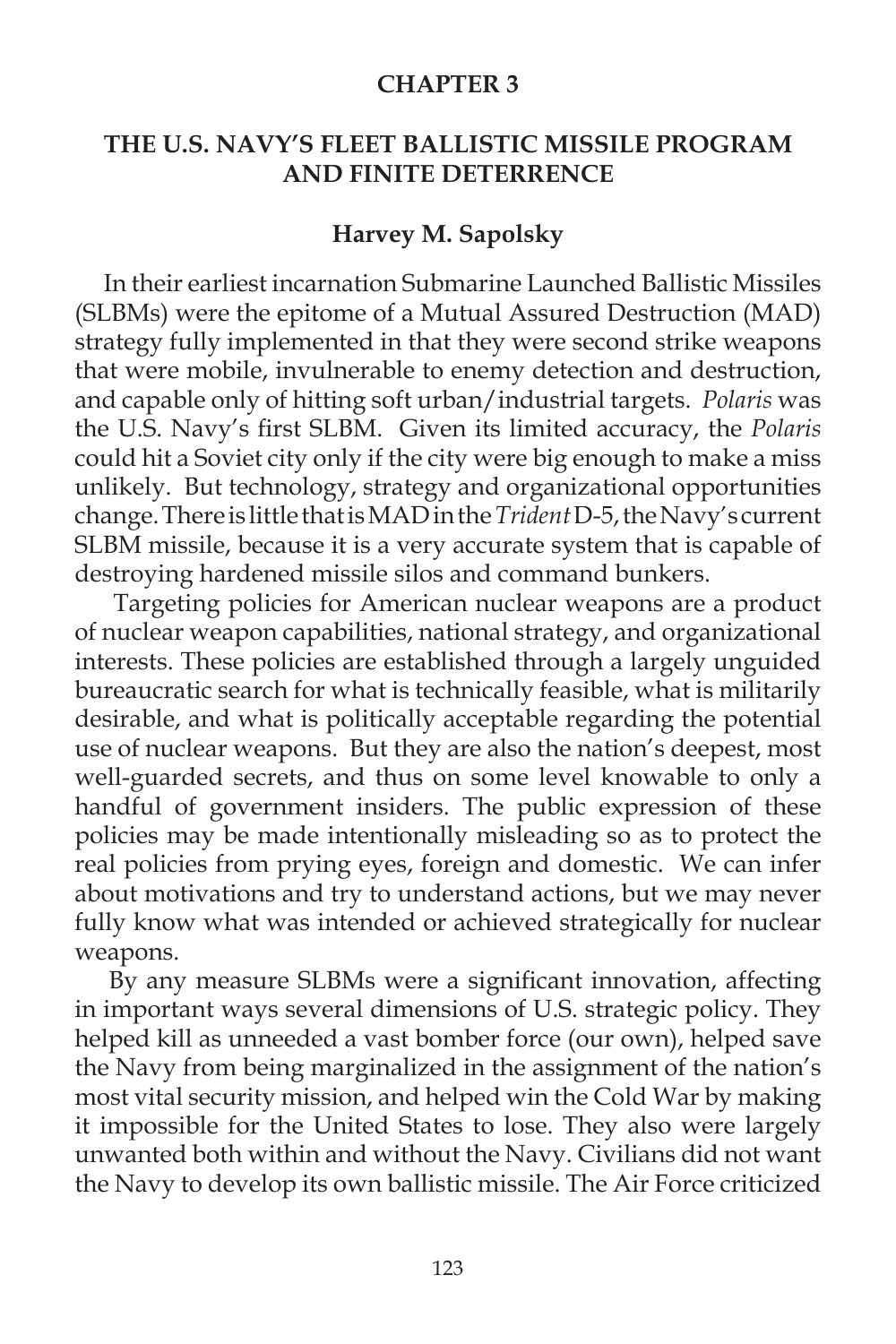the effort. The Army had to be pushed out of the way. And much of the Navy dreaded SLBMs.<sup>1</sup> Today SLBMs are the key component of our nuclear arsenal. 2

# *The Difficult Road to Polaris*

The U.S. Navy had great difficulty gaining a significant role in the sponsorship of nuclear forces. The Navy had only minimum involvement in the project to develop the atomic bomb, the most important weapon advance to come out of the World War II. It also lacked a viable weapon platform with which to challenge the nuclear weapon dominance that the newly created Air Force had in the early years of the Cold War. And it found that civilian officials had little interest in making the strategic mission competitive among the armed services.

The Navy was essentially frozen out of the Manhattan Project, the bomb project, because of a conflict an admiral had with the scientists who were helping to organize the effort to mobilize civilian science for the World War II. As the war drew near, the scientists offered suggestions for ways to improve the Navy's anti-submarine capabilities through a committee of the National Research Council, but their ideas were rejected as superfluous by Rear Admiral Harold G. Bowen, who at the time was the technical aide to the Secretary of the Navy as well as head of the Naval Research Laboratory. Admiral Bowen told the scientists that the Navy already had a good plan to defeat the U-boats and, if they wanted to, they ought to put on uniforms. Offended, the scientists involved soon found an influential champion, Vannevar Bush, the key wartime advisor to President Roosevelt on science including the development of the atomic bomb. Bush saw to it that Admiral Bowen was relieved of his posts and given an unsatisfactory fitness report.<sup>3</sup> When the time came to organize the atomic bomb project, Bush gave the task to the Army Corps of Engineers, even though the Navy in the form of the Naval Research Laboratory was already involved in atomic research. Bush justified this decision by saying that naval officers, and especially those associated with the Naval Research Laboratory, did not know how to work effectively with civilian scientists.<sup>4</sup>

 After the war the Navy sought a role in the delivery of nuclear weapons by building carriers big enough to launch and recover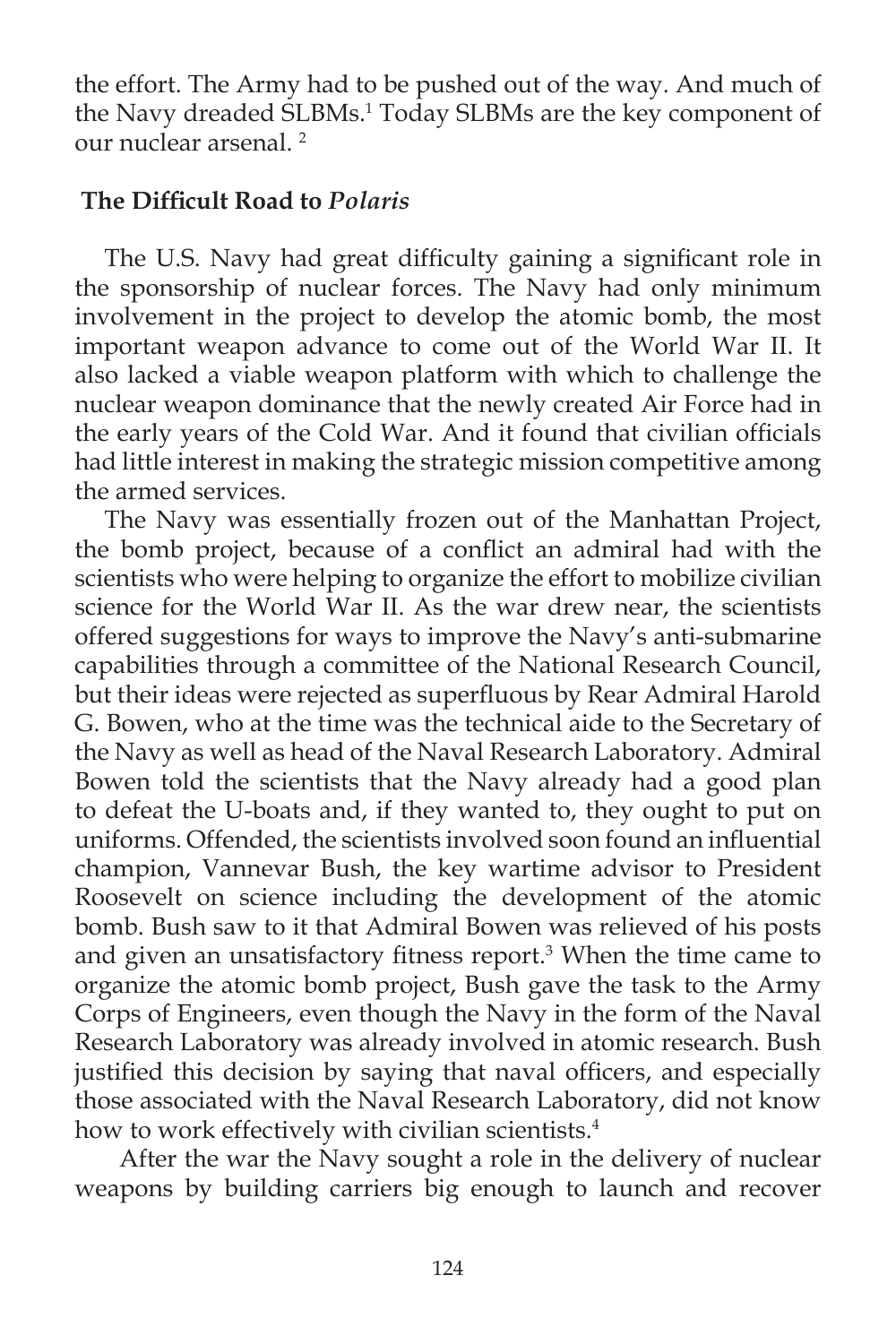atomic bomb carrying aircraft, the so-called super carriers.5 The Truman administration in 1949, citing budget constraints, cancelled the program in favor of an increased investment in the Air Force's B-36 strategic bomber. When the Navy took its case for the carriers to the Congress and the public, including making unproven accusations about corruption by Air Force officials and the bomber's contractor, President Truman fired the Secretary of the Navy and the Chief of Naval Operations for insubordination in a scandal that became known as the Revolt of the Admirals.<sup>6</sup>

The Navy also did not fare well six years later when the Eisenhower administration reviewed available ballistic missile programs. President Eisenhower's concern about winning the race to build strategic missiles was tempered by his fear that a prolonged mobilization of American society for the Cold War, as it seemed likely, might permanently harm the economy and create a garrison state unless weapon acquisition costs were limited.7 Three Air Force projects (Atlas, Titan, and *Thor*) and one Army project (*Jupiter*) were given priority development approval. The best the Navy could do was to team with the Army to develop a sea-based version of the *Jupiter* intermediate range ballistic missile. <sup>8</sup> Given that the Navy wanted to use submarines as the launching platform for its ballistic missile, a teaming effort with the Army seemed quite undesirable from the Navy's point of view. The Jupiter missile was both big and liquid-fueled. A big missile meant that few could be carried on a single submarine and that they would be difficult to launch. As later demonstrated in several Soviet disasters, volatile liquid fuels sloshing about on a submarine can create very dangerous conditions.

 Missile advocates within the Navy wanted their own program, one to develop a small, solid-fueled rocket. Studies showed that such a system was feasible provided expected advances occurred in several technologies including the design of smaller nuclear warheads.<sup>9</sup> But because the Eisenhower administration was determined for budgetary reasons to limit the number of priority ballistic missile programs to four, the only way the Navy could gain approval for an independent development project was to do in the Army. The Navy soon did just that by voting with the Air Force in the Joint Chiefs of Staff to prevent the Army from having an independent requirement for a strategic missile. The Air Force saw the Army rather than the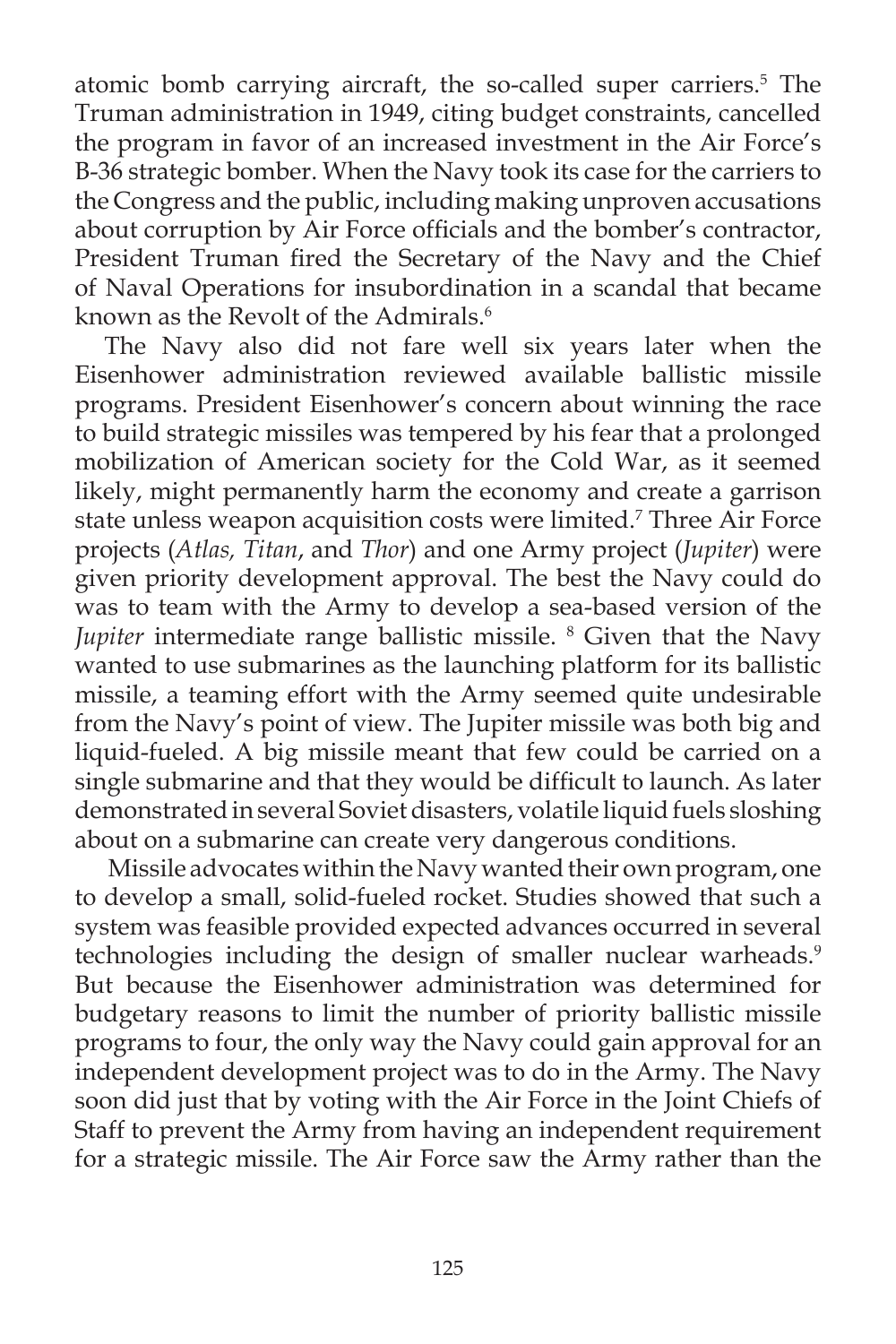Navy as potentially the most difficult rival for the strategic mission. Once the Navy withdrew from the Jupiter program, the Army's missile effort lost its status as a priority project. In its place, the Navy was given approval for accelerated development of the solid-fueled *Polaris* missile and its associated submarine system. Approval came in 1956. Four years later the first *Polaris* armed nuclear submarine went to sea. $10$ 

The Navy took a risk in continuing to pursue the strategic mission. Some naval officers thought the Air Force was destined to dominate in ballistic missiles just as the Air Force had in aircraft delivered nuclear weapons. It was better, they believed, for the Navy to concentrate on conventional forces. Avoiding the competition for the strategic mission would avoid another political defeat. Admiral Arleigh Burke, the Chief of Naval Operations during the *Polaris* decision, however, thought that the Navy had to be involved in the development of ballistic missiles and gain part of the strategic mission if it wanted to protect its share of the defense budget and protect its conventional warfare role. Burke, right on so many other issues, may have been wrong on this one because much of the program's initial costs came out of the Navy's base budget. In any case, the nation benefited from his bureaucratic miscalculation.<sup>11</sup>

Not surprisingly because of these internal fears, Fleet Ballistic Missile (FBM) proponents initially looked back at the U.S. Navy almost as much as they focused on the growing nuclear arms race with the Soviet Union in their statements about *Polaris*' deployment and purpose. Although they were totally committed to submarine basing for *Polaris*, they tried to reassure others in the Navy that opportunities for them were not being totally closed off. Thus, the initial design of the FBM system included provisions to place *Polaris* launch tubes on surface ships - aircraft carriers and cruisers specifically - as well as submarines.<sup>12</sup> This way, the major elements of the conventional navy could have a possible strategic role. Spreading Polaris missiles across the fleet might not be their best or most likely outcome, but such plans potentially could be used to justify the purchase of conventional forces in a policy environment that seemed certain to favor more strategic investments at the expense of conventional warfare investments.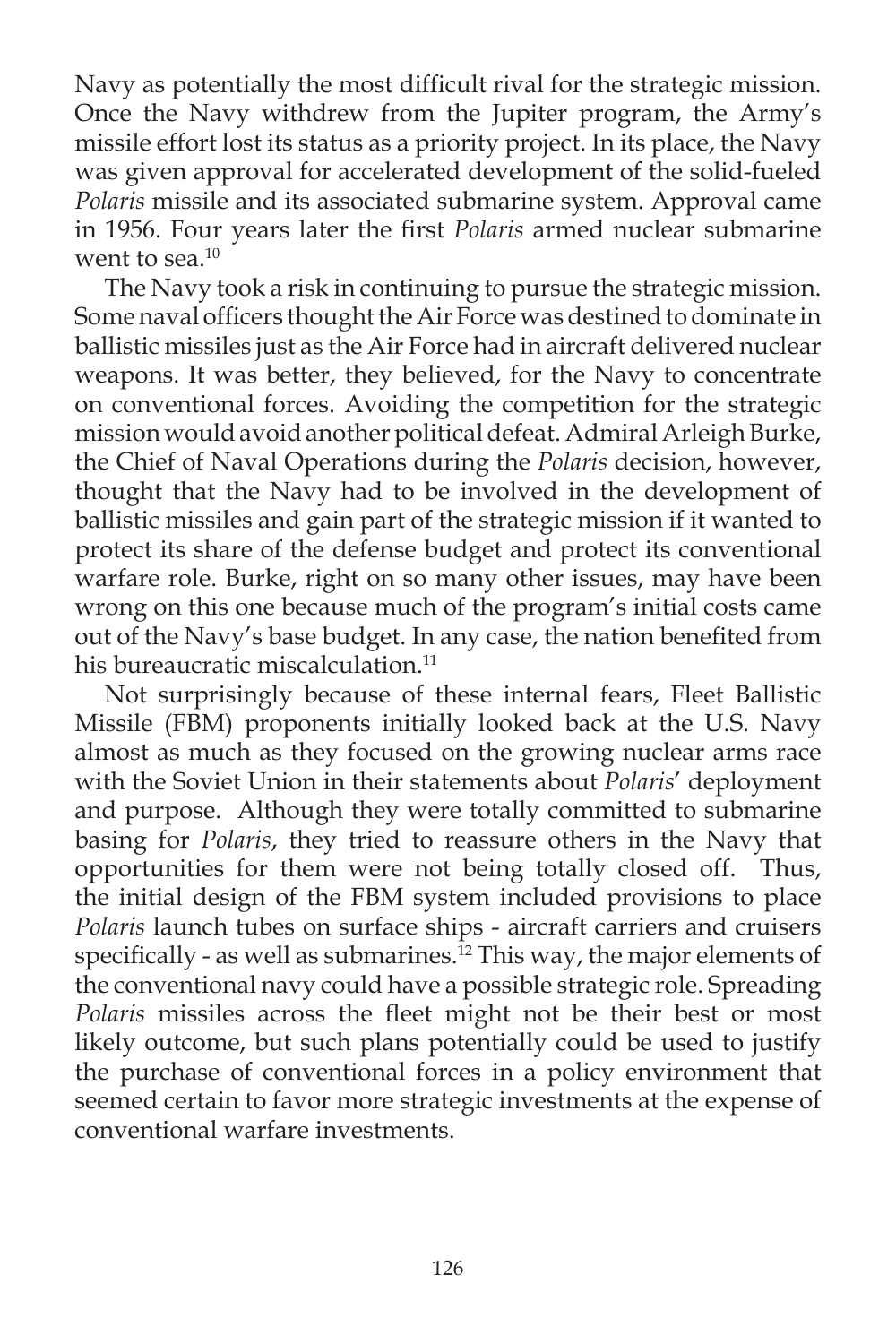# **Defending** *Polaris*

 Keeping the *Polaris* program viable in Washington's competitive budgetary environment meant that the Navy had to devise effective supporting arguments as well as effective development strategies. The U.S. was going to build ballistic missiles, but not necessarily *Polaris* missiles. Just as the Jupiter missile could be pushed aside so could *Polaris*. The Eisenhower administration sought to impose budget ceilings on the military in order to limit the impact the Cold War mobilization was having on the American economy.<sup>13</sup> Submarines are not cheap. The cost of putting an equivalent payload at sea was initially estimated to be four times that of a land based force.14 If the Navy had not offered a persuasive case for its FBM Program, the Navy's formal name for its submarine launched ballistic missile system, Air Force ballistic missile programs would have been preferred to what could easily have been viewed as the Navy's wasteful duplicating effort to gain a share of the strategic mission.

 *Polaris* was built primarily on arguments that stressed the Navy system's unique contributions to national security. Ballistic missiles, whatever their basing modes, were certain to be targets for enemy nuclear weapon attacks because of the threat they posed to an opponent. The blast and fallout effects of these attacks could be devastating to civilian populations and vital national infrastructure. Sea-basing, FBM advocates stressed took missile targets away from American shores, reducing the damage that an attack could inflict on the American homeland. Thus, the FBM system was sold in part on its unique damage limitation feature.15

 Submarine basing has particular advantages for strategic systems, not the least of which is that submarines are extremely difficult for opponents to counter. Submarines are mobile, stealthy platforms that are hard to locate and track.<sup>16</sup> Nuclear-powered ones can stay submerged for months at a time. Defenders must be able to identify, follow and destroy missile carrying submarines in literally millions of square miles of ocean, much of which is likely to be patrolled by U.S. warships and aircraft.

Oskar Morgenstern, the great nuclear strategist, described the Navy's position succinctly and positively in 1960, writing: "The United States can make its force invulnerable by hardening….But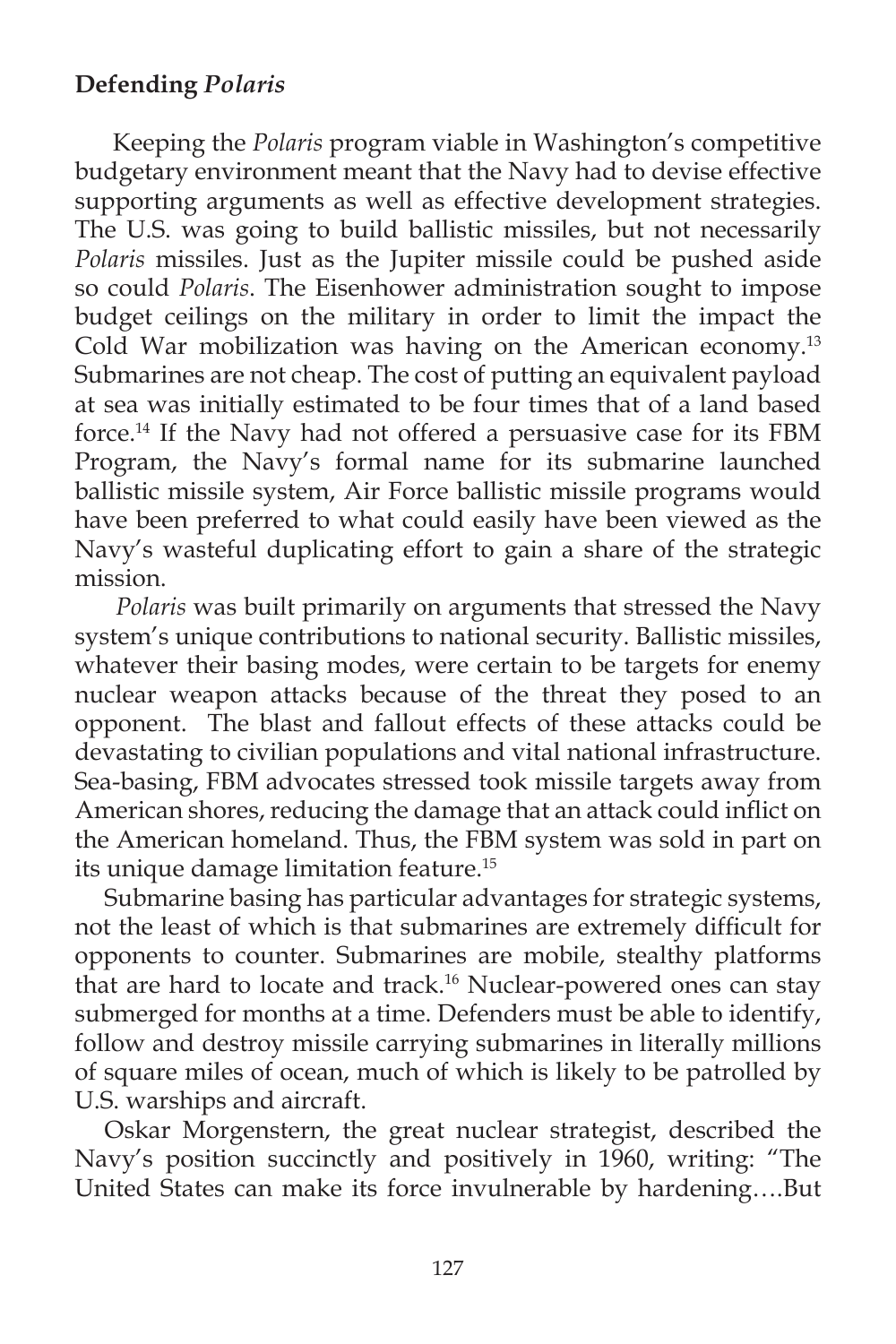this has the simple consequence that these sites will come under correspondingly heavier attack…Indeed, we must go further and place the major part of the retaliatory force outside our country… on the vast expanse of the world's oceans, in fact under the waters. We then combine through the use of nuclear-powered, missilefiring *Polaris* submarines the tremendous advantages of mobility with invisibility; and we can distribute individual units randomly, thereby making surprise attack on any substantial part of that force impossible."17

 The survivability of the system was also described as an advantage because it meant *Polaris* was unlikely to be viewed by the Soviets as a first strike weapon. A more vulnerable system could cause the Soviets to fear that it would be used preemptively and therefore could provoke their own preemption. Lurking safely in the depths, *Polaris* was the assured retaliation for an attack against the United States that underlay the mutual assured destruction doctrine and was vigorously promoted as such by some of its early naval advocates.18

 Even the technical limits imposed by submarine basing of *Polaris* were used to promote the FBM system. Accurate targeting of a ballistic missile requires accurate information about its precise launch point as well as the location of its target. Although improvements were made, navigation at sea was an imprecise science when *Polaris* was being developed. At that time, missile guidance systems could not compensate for the inevitable errors. Also communication with submerged submarines was very difficult, ruling out the close coordination required for preemptive attacks.19 Taken together the accuracy limits and the communications problems meant that *Polaris* was inherently a second strike weapon.<sup>20</sup> Rather than a limitation, the retaliatory nature of *Polaris* was described as a strategic virtue. *Polaris*, the argument went, would help stabilize the arms race by its inability to do disarming attacks.

As a retaliatory system, FBM could be finite in scale and thus limited in cost. Proponents argued that this would free resources that conventional forces (especially the rest of the Navy) needed to meet likely Soviet inspired global probes that sought to extend the Cold World competition into other arenas.<sup>21</sup> This assertion helped reassure skeptics in the Navy who worried that the expanding strategic forces would absorb most of the service's budget and officer promotion opportunities as they were already doing within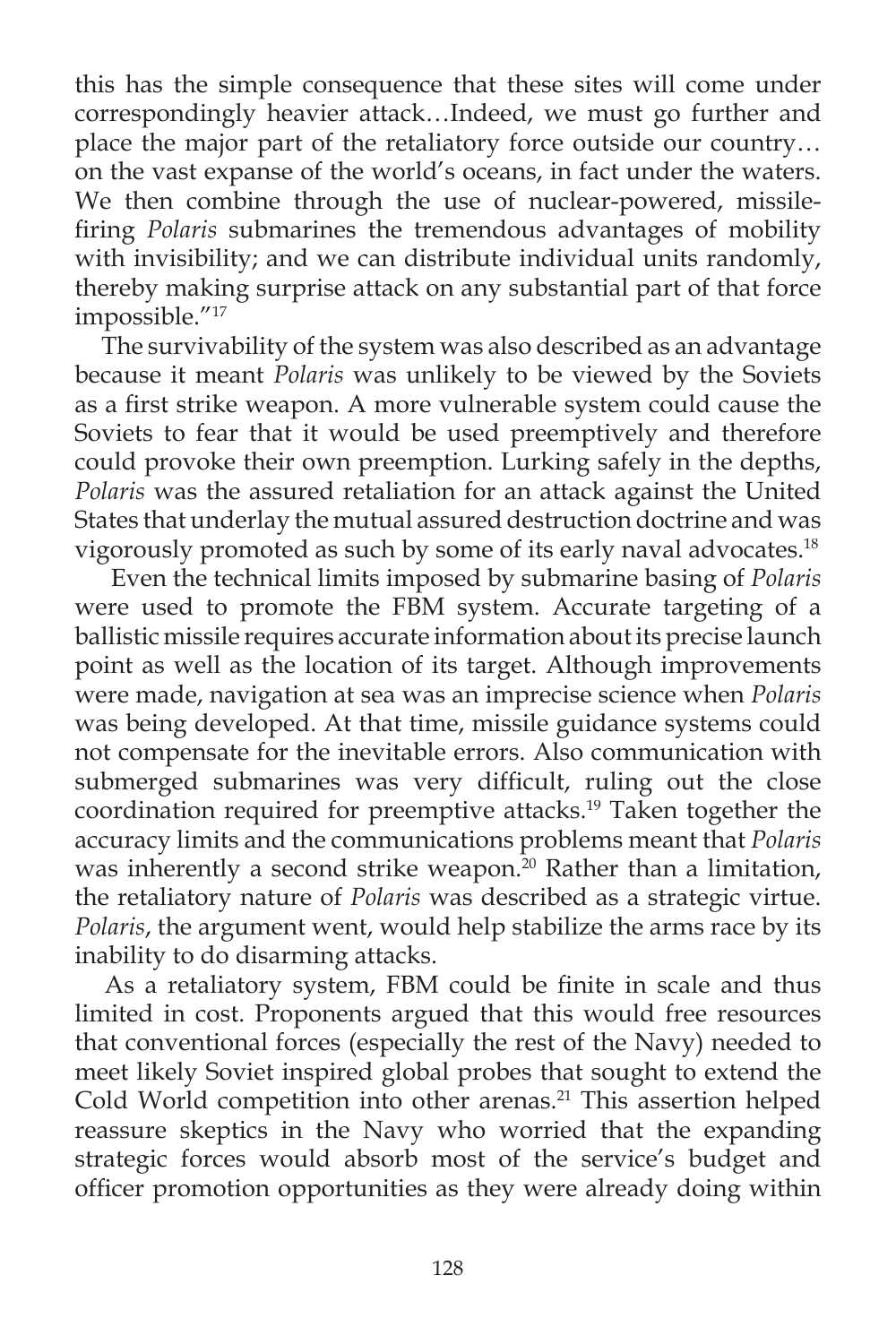the Air Force. Staking out the retaliatory position signaled that the *Polaris* proponents had moderate ambitions. It also helped avoid continuing investments in strategic counterforce systems, such as the Air Force promoted, which fueled a wasteful arms race with no upper bounds.<sup>22</sup> Polaris made nuclear deterrence finite both in terms of its impact on the Navy and its impact on society.

 As America's ultra secure second strike, its invulnerable deterrent, the *Polaris* system was a significant constraint on Soviet nuclear aggression. If the Soviets wished to counter it at sea, they would be forced to build a navy of a scale to rival that of the U.S.. The resources required to do effective antisubmarine warfare were vast, especially against a technologically advanced opponent like the U.S.. Moreover, the Soviet Union, because of its geographic isolation from the sea, was at a particular disadvantage in any attempt to counter directly the *Polaris* threat. Pushing *Polaris* could push the Soviets financially, and certainly might entice them to allocate resources away from building and defending their own strategic forces.<sup>23</sup>

#### **Technology and Morality**

 During public debates about the relative merits of buying Super Carriers versus the B-36 bombers, naval officers raised questions about the morality of the Air Force position. By advocating the deployment of the B-36, they argued that the Air Force was advocating killing civilians because the B-36 would not be able to deliver bombs accurately. The B-36 would repeat the city destroying attacks of the World War II, but this time the near random devastation of strategic bombing would be greater because the B-36 would be dropping nuclear bombs. The intentional targeting of civilians, which a B-36 raid necessarily would be, they noted, was immoral and harmful to national interest. In contrast naval aircraft attacking from the new carriers would be fighter-bombers capable of striking military targets with some precision.<sup>24</sup> Naval officers did not mention that the Navy wanted the Super Carriers to launch larger aircraft needed for nuclear strikes of their own which were likely to cause considerable civilian casualties as collateral damage. 25

 But because *Polaris* like all early ballistic missiles was a city killer by necessity, naval officers advocating the development of the *Polaris* had to ignore the moral objections to city attacks that the Navy made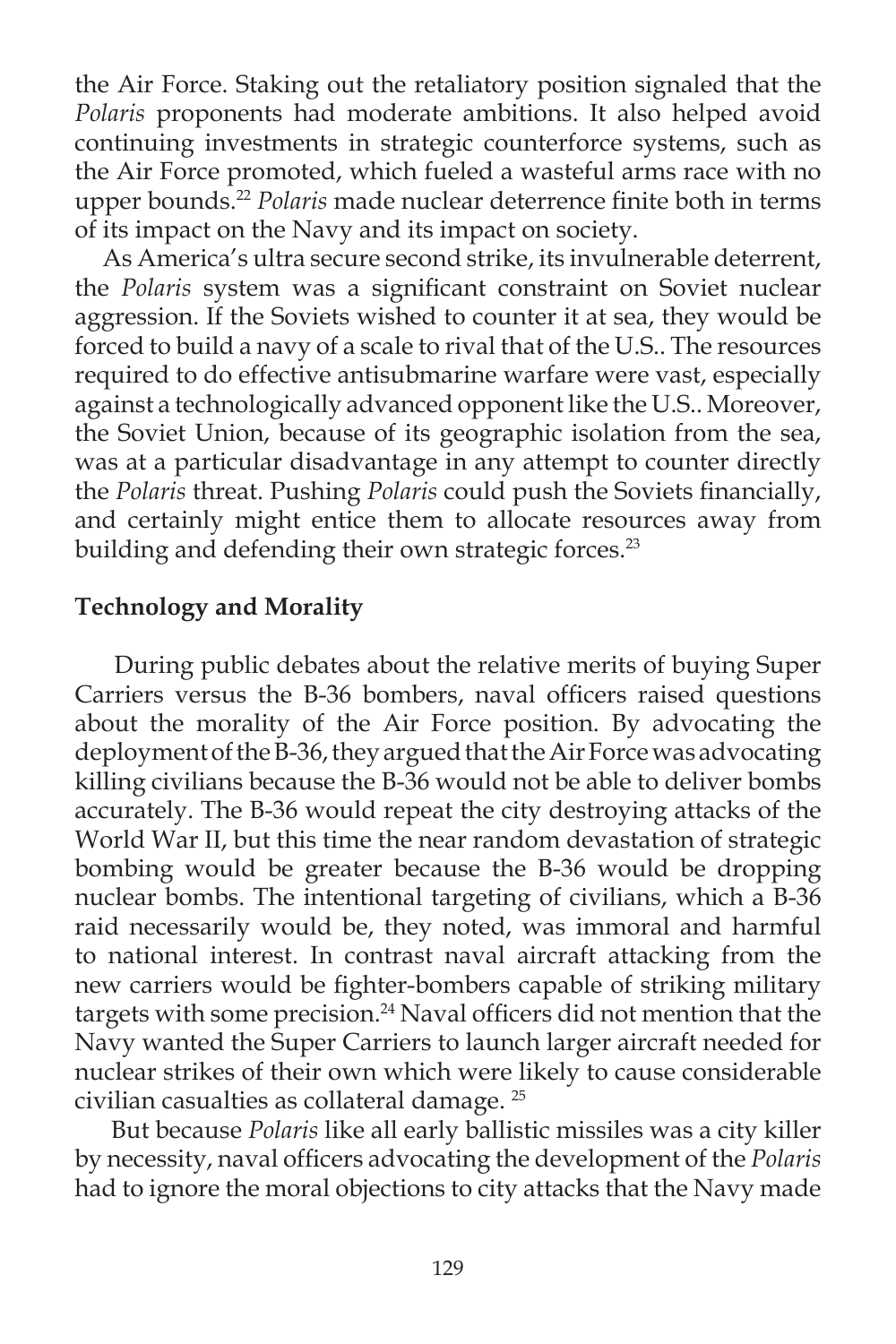in the debate over the Super Carrier. To be sure, they cited *Polaris*' potential for attacking military targets, specifically mentioning submarine pens and airfields, but this was in part to justify an independent naval requirement for a nuclear weapon delivery system and in part to mollify critics within the Navy who preferred conventional capabilities.<sup>26</sup> The serious discussion of targets for *Polaris* quickly turned to the list of Soviet urban/industrial targets, cities and civilians.

The retaliatory /deterrent aspects of *Polaris* were more than acknowledged, they were championed. The moral arguments were reversed. With *Polaris* it was virtuous to threaten the annihilation of civilian populations because the ability to cause such destruction would prevent war, not expand it.27*Polaris*, the invulnerable deterrent, would be the most effective way to do this. There was no need for a doctrine of massive retaliation. With a secure second strike, nuclear war would never pay.28 As Rear Admiral I. J. Galantin, later head of the FBM development effort, said: "[*Polaris*] will give assurance of retaliation and fulfill the new function of military force - that of preventing war - by being so attuned and adjusted to grand strategy requirements that battles do not occur." 29

# **The Slide Away from MAD**

Although a Joint Targeting Planning Staff for nuclear weapons was established in August 1960, the shape of the U.S. nuclear weapon programs remained very much influenced by uncoordinated service initiatives.<sup>30</sup> The Navy in calculating the number of SLBMs (submarines) to acquire sought enough to attack all potential Soviet targets irrespective of the coverage of same targets by Air Force land-based ballistic missile and bombers.<sup>31</sup> Both the Air Force and the Navy planned follow-on strategic systems independently of each other. And both services pursued vigorous technology improvement efforts to make their systems more survivable and more accurate.

The *Polaris* had A-1, A-2 and A-3 versions and was succeeded by first the *Poseidon* and then the *Trident* D-4 and D-5 missiles. The *Polaris* A-2 achieved the range goals originally set for *Polaris* while the A-3 had increased range and multiple nuclear warheads that could thwart early Soviet anti-ballistic missile defenses. *Poseidon* increased the range still further, had improved accuracy, and added multiple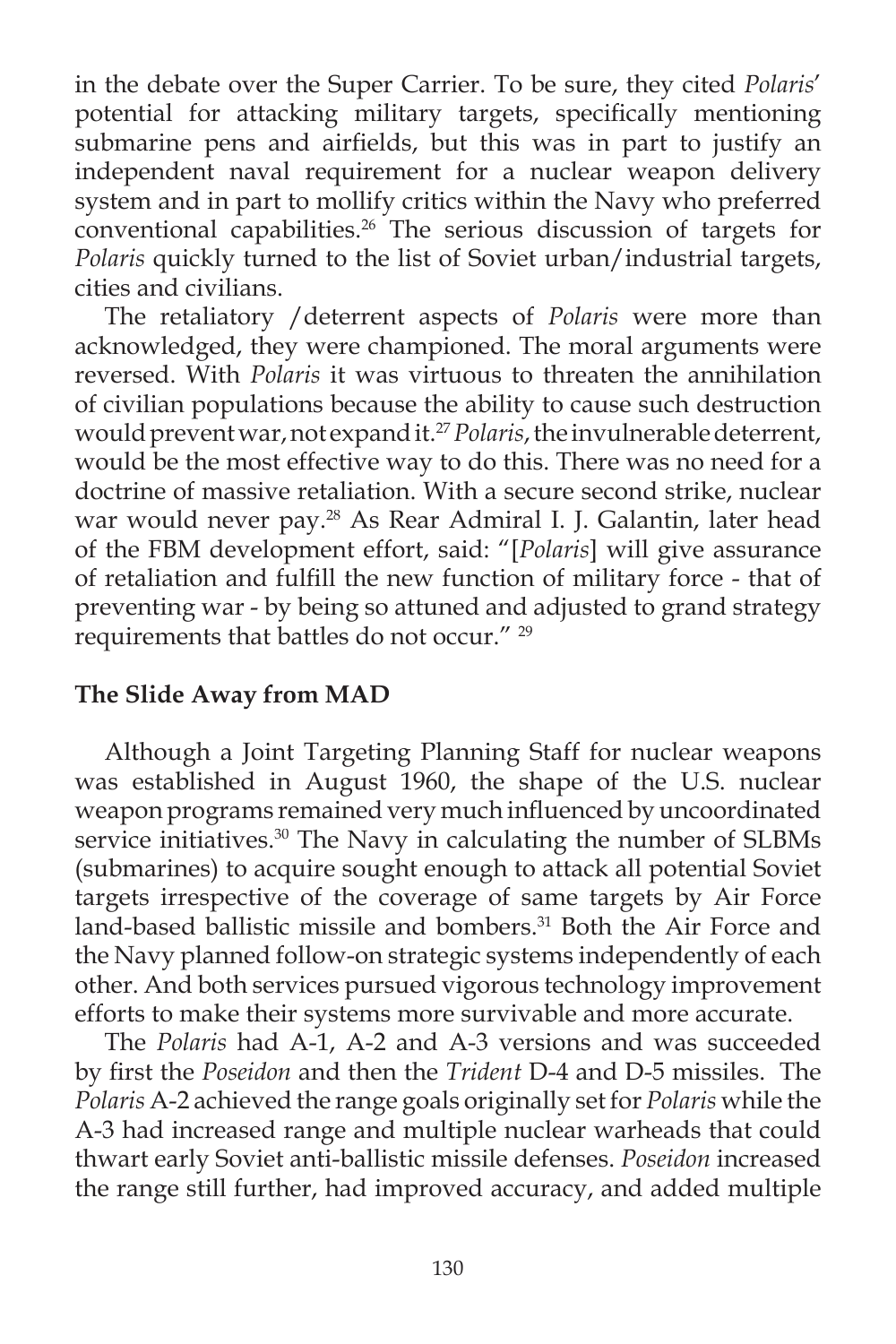independently targetable warheads that assured penetration of more advanced Soviet defenses. The *Trident* versions improved range and accuracy still further. By the time *Trident* D-5 was deployed, the hard target capabilities of the FBM, achieved gradually, were generally acknowledged.<sup>32</sup>

Within the Navy there was a debate between those who wanted technology improvements in the FBM system merely to protect its assured destruction role and those who wanted the Navy to gain significant counterforce capabilities.<sup>33</sup> The long time director of the FBM's development agency, the Navy's Special Projects Office (later the Strategic Systems Projects Office), Vice Admiral Levering Smith, in particular, sought to constrain the push toward a hard target killing requirements for SLBMs that was advocated within the Navy's staff and Secretariat. Smith thought that an invulnerable and guaranteed to succeed second strike was sufficient to prevent a Soviet attack.<sup>34</sup>

But not everyone agreed that Mutual Assured Destruction was the most desirable strategic doctrine. From the beginning, there were officers and officials in and out of the Navy who did not want to trust the nation's fate to the logic of mutual hostage taking and the rational calculations of the Soviet leadership.<sup>35</sup> Although debates raged over every effort to build ballistic missile defense, the Navy quietly pursued anti-submarine warfare with apparently great and persistent success. The Navy achieved operational dominance over Soviet submarines in the early 1960s and maintained it for more than two decades.36 Nominally focused on keeping the sea lanes to Europe open, this anti-submarine warfare capability obviously could be used against Soviet ballistic missile submarines; and it was. Here the argument was that our bombers and command facilities had to be protected against a surprise Soviet SLBM attack. As a Soviet ballistic missile submarine retreated under pressure back toward the apparent protection of Soviet shores, the U.S. anti-submarine effort followed. Indications are that the effort remained successful despite Soviet attempts to create Bastions for the safe operation of their missile carrying submarines. The Soviet submarines were in jeopardy no matter their mission. Although unadvertised, the Navy, in essence, had developed the ability to place the Soviet's second strike continually at risk.<sup>37</sup>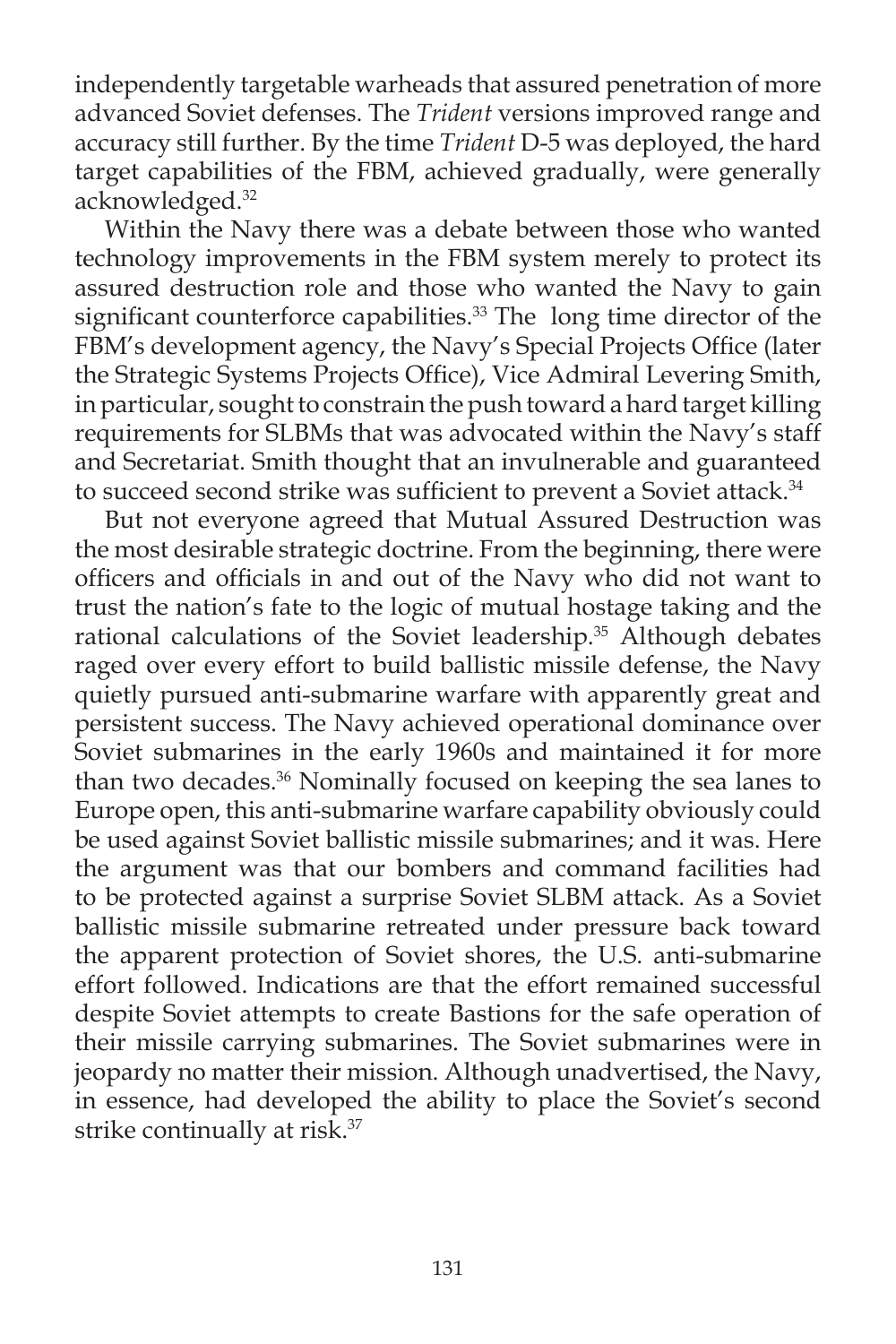Without public declaration or full internal debate, the Navy had given the nation strategic options beyond MAD. The improvements obtained in SLBM accuracy, advances achieved in submarine communications, and the significant anti-submarine warfare advantage achieved by the Navy provided preemption and war fighting possibilities that earlier in the Cold War simply did not exist. Because MAD remained the official policy, it was quite rare and controversial for officials to discuss these new options openly and clearly.<sup>38</sup> Yet, any fair assessment of the capacity of American strategic forces from the 1970s on could not ignore the reality. The U.S. had the capability to do more than absorb a nuclear attack and retaliate with a devastating counter strike.<sup>39</sup>

Technological opportunities were seized. *Polaris* was a very secure retaliatory system, the key component of a MAD strategy. *Trident* is all that plus the formerly unthinkable - the possibility of throwing a disarming first blow - a coordinated, preemptive strike against all Soviet strategic systems. The Soviet Union was attempting to respond by building quieter submarines and mobile land-based missiles when the Cold War ended with the collapse of Communism and the disintegration of the Soviet empire.

#### **ENDNOTES - CHAPTER 3**

1. For a detailed history of the *Polaris* development and the politics that lay behind it, see my *Polaris System Development: Bureaucratic and Programmatic Success in Government*, Cambridge, MA: Harvard University Press, 1972.

2. David Mosher, "The Hunt for Small Potatoes: Savings in Nuclear Deterrence Forces," in Cindy Williams, ed., *Holding the Line: U. S. Defense Alternatives for the Early 21st Century*, Cambridge, MA: MIT Press, 2001, pp. 119-140.

3. Harvey M. Sapolsky, *Science and the Navy: The History of the Office of Naval Research,* Princeton, NJ: Princeton University Press, 1990, pp. 11-19.

4. *Ibid*.

5. For a discussion of the Navy's initial attempts to have a nuclear bomber, see John Hayward and C. W. Borklund, *Bluejacket Admiral*, Annapolis, Naval Institute Press: 2000.

6. Jeffrey G. Barlow, *Revolt of the Admirals: The Fight for Naval Aviation, 1945- 1950*, Washington, DC: Naval Historical Center, Department of the Navy, 1994; Paul Y. Hammond, "Super Carriers and B-36 Bombers: Appropriations, Strategy, and Politics," in Harold Stein, ed., *American Civil-Military Decisions*, Birmingham, AL: University of Alabama Press, 1961.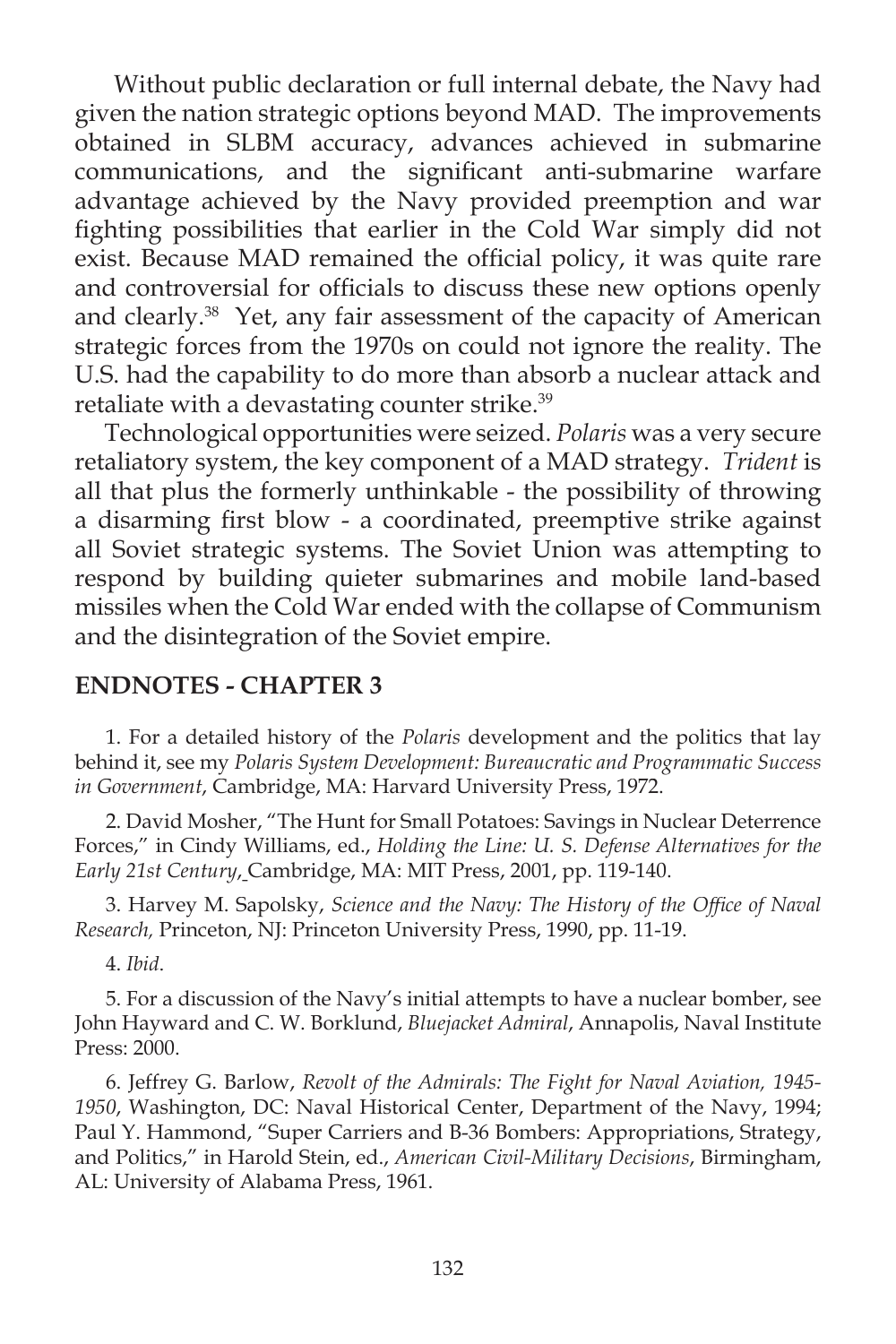7. Andrew P. N. Erdmann, "'War No Longer Has Any Logic Whatever': Dwight D. Eisenhower and the Thermonuclear Revolution," in John Lewis Gaddis, ed., *Coldwar Statesmen Confront the Bomb: Nuclear Diplomacy Since 1945*, New York, NY: Oxford University Press, 1999, p. 109.

8. Sapolsky, *The Polaris System Development*, pp. 7, 21-24.

9. Sapolsky, *The Polaris System Development*, pp. 28-29; William F. Whitamore, "Military Operations Research―A Personal Retrospect," *Operations Research*, *Vol. 9*, March-April, 1961, p. 263.

10. Captain Dominic A. Paolucci, USN, Ret., "The Development of Navy Strategic Offensive and Defensive Systems," *U.S. Naval Institute Proceedings*, May 1970, p. 215.

11. Desmond J. Ball, "The Counterforce Potential of American SLBM Systems," *Journal of Peace Research*, Vol. XIV, No. 1, 1977, p. 25, citing interview with Admiral Burke. Also Sapolsky, *The Polaris System Development*, pp. 160-191.

12. The idea of surface ships as ballistic missile carriers persisted into the 1960s. See Thomas Connolly, "The Ballistic Missile Surface Force," *U.S. Naval Institute Proceedings*, June 1964, pp. 41-47.

13. Robert R. Bowie and Richard Immerman, *Waging Peace: How Eisenhower Shaped an Enduring Cold War Strategy*, New York, NY: Oxford University Press, 1998, pp. 41-52; Erdmann, "'War No Longer Has Any Logic Whatever': Dwight D. Eisenhower and the Thermonuclear Revolution." Note the objections, Commander Laurence. B. Green and Commander John H. Burt, "Massive Retaliation: Salvation or ―?" *U.S. Naval Institute Proceedings*, October 1958, pp. 23-28.

14. Captain Dominic A. Paolucci, "Poseidon and Minuteman: Either, Or; Neither, Nor?" *U.S. Naval Institute Proceedings*, August 1968, p. 49.

15. Roy Beavers, "Seapower and Geopolitics in the Missile Age," *U.S. Naval Institute Proceedings*, June 1959, p. 41; Hanson W. Baldwin, "Stalemate―Or? *U.S. Naval Institute Proceedings,* April 1964, pp. 48-55. "This line of argumentation continued even as SLBMs evolved. See Paolucci, "The Development of Navy Strategic Offensive and Defensive Systems," p. 223.

16. Owen R. Cote, Jr., *The Third Battle: Innovation in the U. S. Navy's Silent Cold War Struggle with Soviet Submarines*, Newport, RI: Naval War College Press, 2002; Paolucci, "Poseidon and Minuteman: Either, Or; Neither, Nor?"; Admiral Claude Ricketts, "Naval Power―Present and Future," *U.S. Naval Institute Proceedings*, January 1963, p. 38. Some claimed the advantage for all sea based weapons, those delivered by carrier aircraft or seaplanes as well as submarines, James H. Smith, Jr., "Mobile Sea Base Systems in Nuclear Warfare," *U.S. Naval Institute Proceedings*, February 1955, pp. 131-135.

17. Quoted in Norman Polmar and Captain Dominic A. Paolucci, USN, Ret., "Sea-based 'Strategic' Weapons for the 1980s and Beyond," *U.S. Naval Institute Proceedings*, May 1978, p. 107.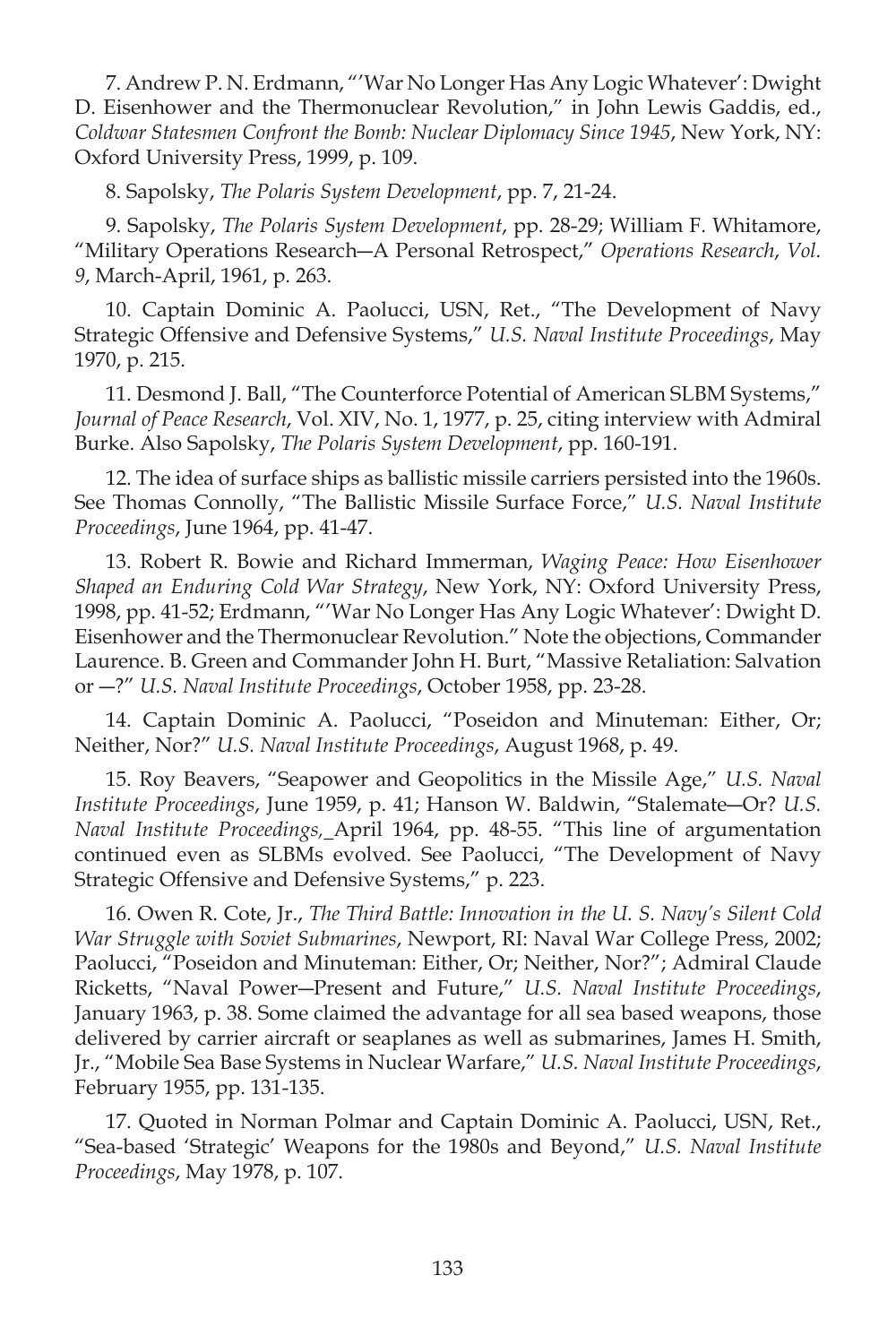18. Commander P. H. Backus, "Finite Deterrence, Controlled Retaliation," *U.S. Naval Institute Proceedings*, March 1959, pp. 23-29; Commander Paul H. Backus, USN, Ret., "The Vulnerable Homeland," *U.S. Naval Institute Proceedings*, December 1970, pp. 19-22.

19. Sapolsky, *The Polaris System Development*, pp. 238-240.

20. Backus, "The Vulnerable Homeland"; Ball, "The Counterforce Potential of American SLBM Systems," p. 24.

21. Commander Ralph E. Williams, "Task for Today: Security Through Seapower," *U.S. Naval Institute Proceedings*, March 1958, p. 24.

22. Backus, "Finite Deterrence, Controlled Retaliation,"; Lieutenant George E. Love, "Deterrence―The Next 20 Years," *U.S. Naval Institute Proceedings*, November 1961, pp. 51-59. Naval officers were eager to take the challenge that a more flexible response strategy embraced. See Commander Malcolm W. Cagle, "Sea Power and Limited War," *U.S. Naval Institute Proceedings*, July 1958, pp. 23-27; Captain George L. Rearing, "The Atom, the Navy and Limited War," *U.S. Naval Institute Proceedings*, February 1962, pp. 50-57; and Captain Carl H. Amme, "Naval Strategy and the New Frontier," *U.S. Naval Institute Proceedings*, March 1962, pp. 23-33.

23. Rear Admiral I. J. Galantin, "The Future of Nuclear-Powered Submarines," *U.S. Naval Institute Proceedings*, June 1958, p. 23, expresses an early version of the so-called competitive strategy of forces the Soviets to spend scarce resources on defensive measures. See also testimony of Rear Admiral Levering Smith, U.S. Congress, Senate, Committee on Armed Services, *Undersea Long Range Missile: Hearings before the Ad Hoc Research and Development Subcommittee*, 92nd Cong., 2nd Sess., March 23, 1972, p. 3211; testimony of Vice Admiral Philip Beshany, U.S. Congress, Senate, Committee on Armed Services, *Undersea Long Range Missile: Hearings before the Ad Hoc Research and Development Subcommittee*, 92nd Cong., 2nd Sess., March 22, 1972, p. 3143.

24. Rear Admiral R. A. Ofstie, "Strategic Air Warfare," *U.S. Naval Institute Proceedings*, June 1951, p. 59. These arguments persisted among naval officers well into the 1950s, see Commander Malcolm A. Cagle, 1957 Naval Institute Prize Essay, "A Philosophy for Naval Atomic Warfare," *U.S. Naval Institute Proceedings*, March 1957, pp. 249-258, which quotes favorably Rear Admiral Ofstie's famous 1949 testimony attacking Air Force strategy as immoral.

25. The quest for a nuclear capacity for naval aviation is described by participants in Jerry Miller, *Nuclear Weapons and Aircraft Carriers: How the Bomb Saved Naval Aviation,* Washington, DC: Smithsonian Institution Press, 2001; and Hayward and Borklund, *Bluejacket Admiral: The Navy Career of Chick Hayward*.

26. "Navy Views *Polaris* As Support Weapon," *Aviation Week*, June 17, 1957, pp. 31-32.

27. Galantin, "The Future of Nuclear-Powered Submarines." Note also Admiral H. D. Felt, "The Potential of Our Nuclear Age Navy," *U.S. Naval Institute Proceedings*, January 1958, pp. 110-113; Bernard Brodie, "Influence of Mass Destruction Weapons on Strategy," *Naval War College Review*, June 1956, pp. 27-41.